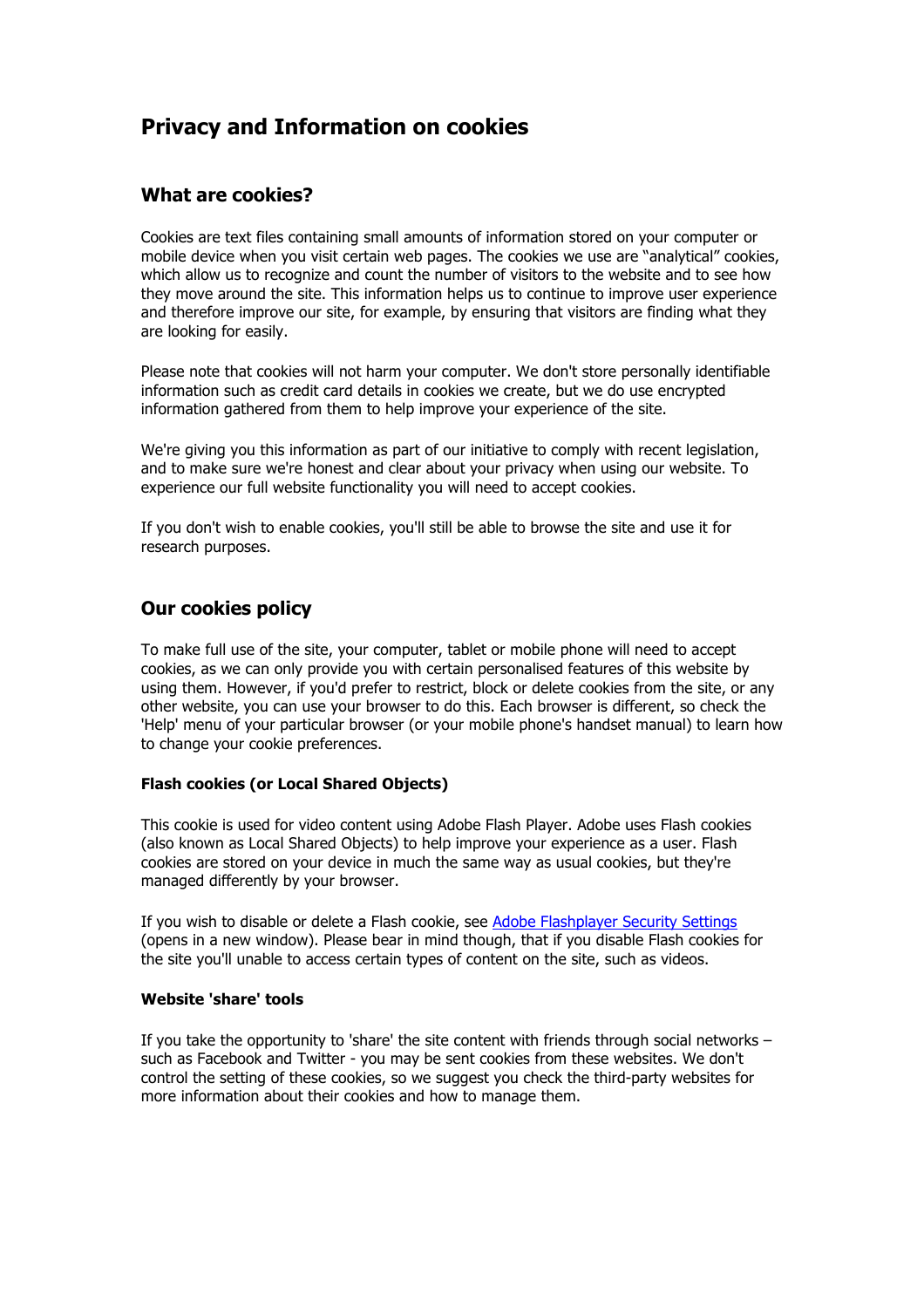# **Further information about cookies**

The main types and purposes of generic cookies are provided below:

|                                                           | <b>Cookie purpose</b>                                                                                                                                                                                                                                    |
|-----------------------------------------------------------|----------------------------------------------------------------------------------------------------------------------------------------------------------------------------------------------------------------------------------------------------------|
| [AdTrack, Affiliate, TD cookies                           | These cookies show how you found a website and<br>which website you came from. This helps websites<br>know which online marketing channels is most<br>effective. They also allow rewards for some external<br>websites for directing you to the website. |
| AJAXA cookie                                              | This determines if your web browser supports some of<br>the features of a specific checkout that make checkout<br>quicker and easier to complete.                                                                                                        |
| ASP.NET_SessionId cookie                                  | This cookie allows web servers to respond to your<br>actions on a website such as "Add to basket" or<br>browsing the website. The website wouldn't work for<br>you without it.                                                                           |
| BasketXML and CookieID cookies                            | The items that are in your shopping basket on a<br>website are stored in this cookie. Your shopping basket<br>wouldn't work without it.                                                                                                                  |
| comparisonArea cookie                                     | This cookie enables the use of the "Comparison" tool<br>on a website, and is used to remember which products<br>you've selected to compare.                                                                                                              |
| Eid cookie                                                | This cookie helps a website recognise you so they can<br>display a welcome message, and provides security<br>when you're using the website around whether you're<br>logged in or not.                                                                    |
| fromAd cookie                                             | This is used to determine if you arrived at the site by<br>clicking on an advertising link, and allows rewards for<br>some external websites for directing visitors to the<br>website.                                                                   |
| <b>JSE</b>                                                | This cookie remembers if you have JavaScript enabled<br>on your web browser. Without it the website can't do<br>things like display videos, so this content is hidden if<br>JavaScript is disabled.                                                      |
| _pk_id.13.a24b, _pk_ref.13.a24b,<br>identitytoken cookies | These cookies are used to allow a "Frequently Asked                                                                                                                                                                                                      |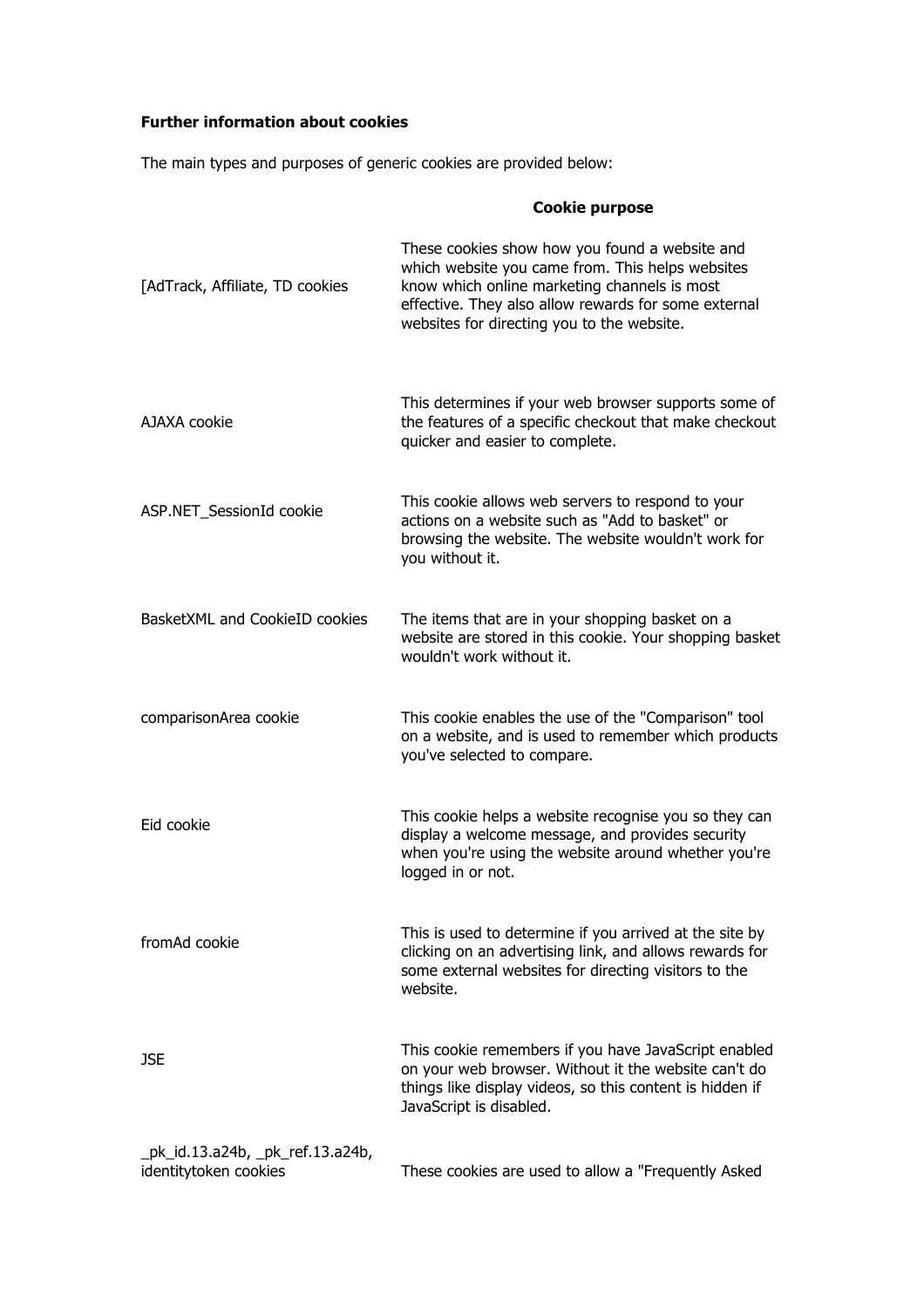|                               | Questions" service. This provides you with a better<br>level of service by helping to answer the most popular<br>questions.                                                                                                                                                                                                                                               |
|-------------------------------|---------------------------------------------------------------------------------------------------------------------------------------------------------------------------------------------------------------------------------------------------------------------------------------------------------------------------------------------------------------------------|
| _q_country cookie             | This cookie is used to serve specific feedback for<br>collection in specific languages.                                                                                                                                                                                                                                                                                   |
| rrSessionId, m, n, uc cookies | These cookies are used to make recommendations of<br>products that might be of interest to you, based on<br>what you and other visitors have viewed on the site.                                                                                                                                                                                                          |
| RVI cookie                    | These cookies store products you have viewed.                                                                                                                                                                                                                                                                                                                             |
| _utma, _utmz                  | These cookies enable the function of Google Analytics.<br>Software. This software helps us take and analyse<br>visitor information such as browser usage, new visitor<br>numbers, response to marketing activity and shopping<br>times. That information helps us to improve the website<br>and your website experience, and to make our<br>marketing campaigns relevant. |
|                               | The data stored by these cookies can be seen only by<br>relevant web teams and never shows any confidential<br>information.                                                                                                                                                                                                                                               |

If you'd like to learn more about cookies in general and how to manage them, visit aboutcookies.org (opens in a new window - please note that we can't be responsible for the content of external websites).

# **Third party cookies**

When you visit a site you may notice some cookies that aren't related to the site. If you go on to a web page that contains embedded content, for example from YouTube, you may be sent cookies from these websites. We don't control the setting of these cookies, so we suggest you check the third-party websites for more information about their cookies and how to manage them.